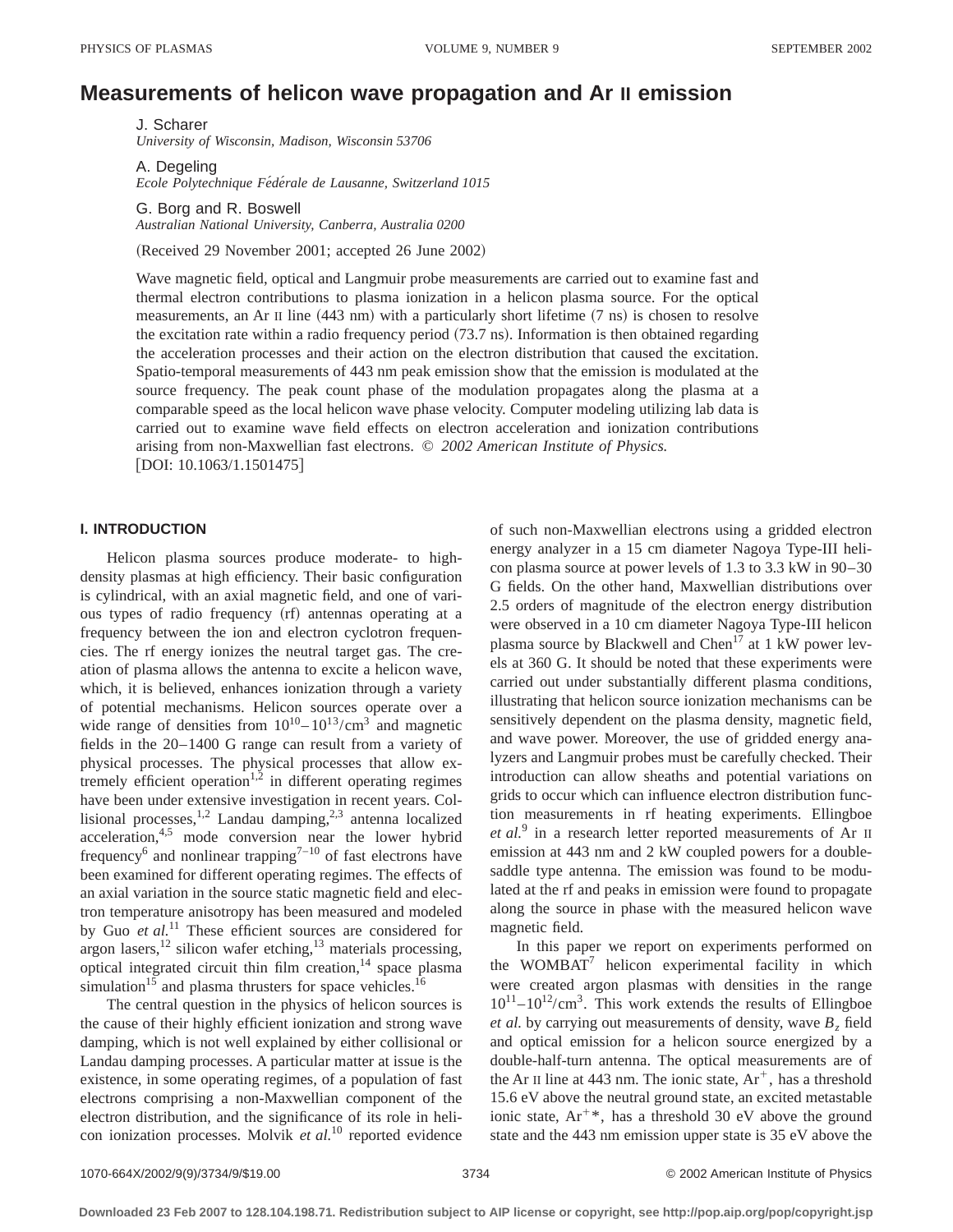

ground state.18 The upper Ar II 443 nm emission state can be excited directly from the atomic ground state or from the ionic state by electron collisions. Thus, electrons of fairly high energy are required to directly populate these states, and emission at 443 nm is indicative of their presence.

Our objective in this paper is to show that substantial non-Maxwellian contributions to the source ionization for this regime can exist when excited by a double-half-turn antenna. Experimental measurements of the wave  $B<sub>z</sub>$  magnetic field components are compared with those predicted by the  $ANTENAII<sup>19</sup>$  full wave boundary code for helicon modeling. The code also determines the wave electric fields consistent with the helicon wave hot plasma dielectric tensor. The role of the Trivelpiece–Gould mode in the core plasma is negligible for these parameters. The corresponding wave  $E<sub>z</sub>$  field produced by the code is incorporated in a nonlinear  $\delta$  onedimensional kinetic numerical model that illustrates the evolution of a non-Maxwellian electron distribution and enhanced argon ionization above what a Maxwellian distribution would produce under these experimental conditions.

The rest of the paper is organized as follows. In Sec. II we discuss the experimental apparatus. In Sec. III we discuss the experimental measurements which include wave power coupled and tuning to obtain a time-independent density characteristic, plasma density profiles, axial wave magnetic field amplitude and phase and wave-correlated Ar II 443 emission. These measurements allow one to correlate the wave characteristics with Ar II emission which is indicative of fast electron effects. In Sec. IV we carry out a modeling of the antenna, plasma and experimental boundary characteristics to obtain wave fields comparable to that observed experimentally. These are used in a wave acceleration code to predict the resulting electron distribution and enhanced ionization, which differ from that resulting from a Maxwellian distribution. In Sec. V we summarize the results and conclude that non-Maxwellian electron distributions are present for these moderate density helicon plasma source conditions.

## **II. EXPERIMENTAL APPARATUS**

The experiments were carried out on the WOMBAT<sup>7</sup> experimental facility which consists of a 20 cm diameter, 50 cm long Pyrex source tube connected on axis to a 90 cm diameter, 2.5 m long stainless tube diffusion chamber. The other end of the source tube is terminated by a stainless steel end plate through which movable Langmuir, B-dot, and optical probes were inserted at different radii as noted in Fig. 1. External solenoids surrounding the source and an internal solenoid in the diffusion chamber provide a low dc magnetic field of 100 G in the source, decreasing monotonically to 60 G in the diffusion chamber. A base pressure of 6  $\times 10^{-6}$  Torr is maintained by a 300 L/s turbo molecular pump, and an argon pressure of 3 mTorr is set using a mass flow controller during experiments. Rf power at 2.3 kW at 13.56 MHz is coupled to the plasma via a matching network connected to a 1 cm wide, 20 cm diameter, double-half-turn copper coil located 7.5 cm from the conducting end plate. Measurements using the Langmuir, B-dot and optical probes inserted at different radii as shown in Fig. 1 were taken during a series of 50 repeated 4 ms plasma pulses, each containing a 1 ms window where plasm density a conditions were stationary and repeatable. Axial profiles of the density, wave magnetic field amplitude and phase and optical emission counts and phase relative to the rf period during this 1 ms window were obtained by incrementing the probe position after the plasma pulses.

The Langmuir probe used in this experiment consists of a tungsten wire with an exposed area of  $0.5 \text{ cm}^2$  and 1 cm length which is surrounded by a ceramic tube which is in turn inserted into a grounded stainless steel shaft with a right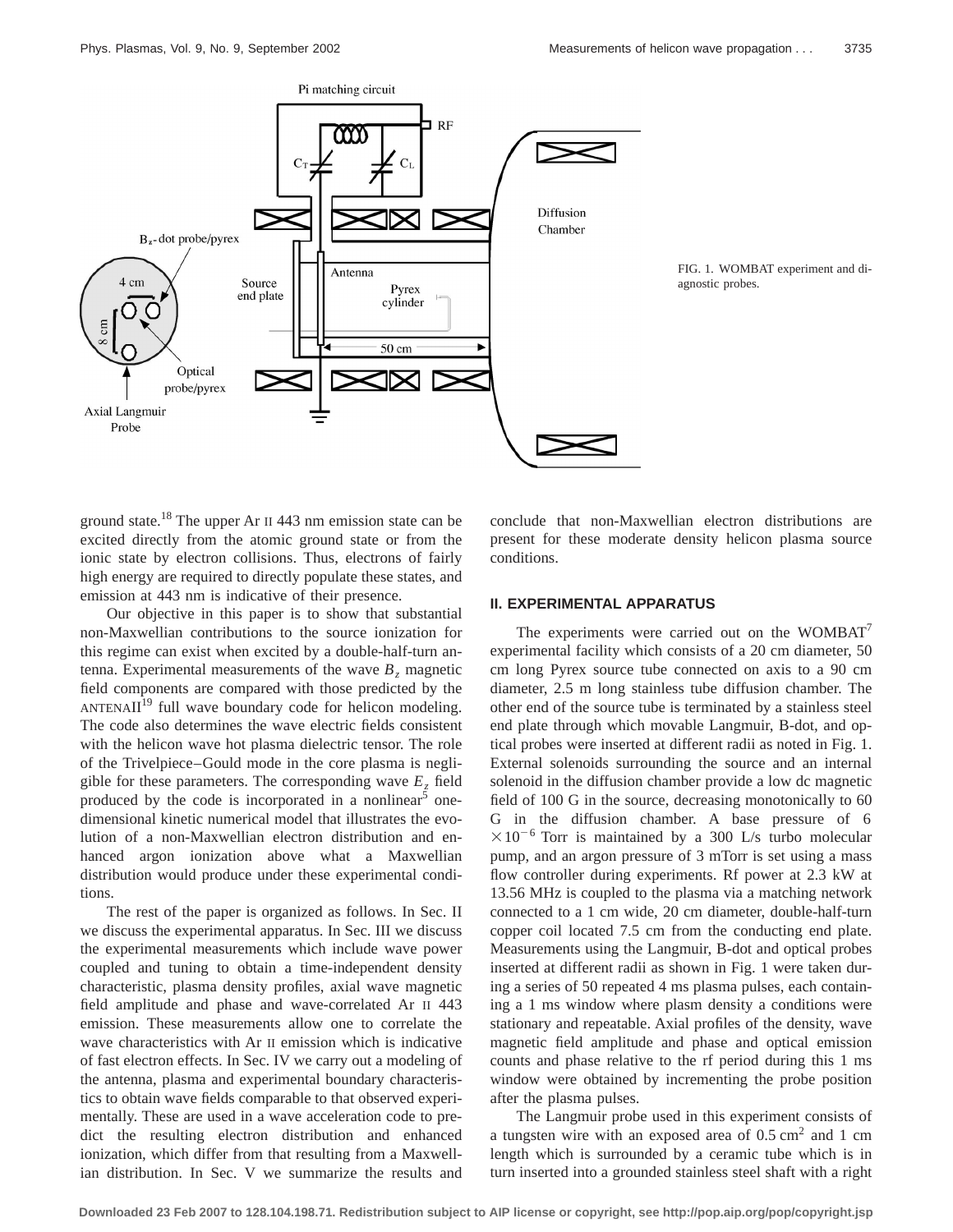

FIG. 2. Optical probe and rf correlation diagnostic.

angle bend. The axial length is about 60 cm, and it passes through the end plate port at a radius of 8 cm, allowing axial and radial scans to be made throughout the source region. This probe is used in the ion saturation region  $(-70 \text{ Volts})$ which is used to estimate the plasma density,  $n_e$ , according to the expression  $I_{\text{sat}}=0.6 A n_e e v_B$ , where *A* is the probe area,  $e$  is the electronic charge and  $v<sub>B</sub>$  is the Bohm velocity. Previous measurements in WOMBAT have been made with this source which indicate an electron temperature of 3 eV, yielding a Bohm velocity of  $2.8 \times 10^3$  m/s in argon. Axial density measurements were made with the tip at  $r=5$  cm. During optical scans the probe was left at a position *z*  $=$  20 cm and the tip was moved to an outer radius near the edge  $(r=8 \text{ cm})$  to ensure the probe did not affect optical measurements. Radial scans of density showed a broad, centrally peaked density profile, with the density decreasing substantially for radii greater than 5 cm.

The wave  $B_z$  field loop probe was mounted on a dielectric rod at a radius of 4 cm and was introduced through a re-entrant Pyrex tube of diameter 1.5 cm. It was removed for all optical emission and density scans. The optical probe was inserted through a re-entrant Pyrex tube of diameter 1.5 cm at a 4 cm radius and moved from  $z=7.5$  cm to  $z=60$  cm.

The B-dot probe that measured the axial component of the radiofrequency magnetic field,  $B_z$ , was made by wrapping ten turns of fine insulated copper wire on one end of a hollow dielectric tube of 1 cm diameter. The copper wires were run along the inside of the tube as a twisted pair. The rod was inserted into a Pyrex re-entrant glass tube at a radius of 4 cm from the axis through the end plate such that the plane of the probe coil was perpendicular to the *z*-direction. The rf signal on the twisted pair consists of a differential signal produced by magnetic induction across the probe coil and a common mode signal caused by electrostatic pickup along the probe wires. These signals are separated with a rejection ratio of 50:1 using a hybrid combiner circuit. The magnetic field amplitude and phase at the location of the B-dot probe were obtained by inputting the differential signal from the hybrid combiner to a 500 MHz digital oscilloscope with the reference phase input taken from the rf generator using a directional coupler. We took two scope traces of the wave  $B<sub>z</sub>$  field at each position, separated by 10 seconds with a shot-to-shot repeatability within 5%. The rod was moved along the axis to obtain wave  $B<sub>z</sub>$  amplitude and phase data as a function of the *z* position. The data were stored by means of a Labview Virtual Instrument (VI) program, and an IDL program was used to evaluate it and produce axial  $B<sub>z</sub>$  variation graphics as a function of time. The magnetic probe was removed during all Langmuir probe and optical probe measurements.

Optical emission from the plasma was measured within a 7 ns time resolution by means of an axially centered optical probe that viewed the source emission across the radius as a function of axial position. The probe consisted of a 0.8 m long, 1 cm diameter tube at the end of which was attached a small, flat, polished stainless steel surface angled at 45 degrees to reflect the plasma emission into an optical fiber bundle located inside the tube. It was inserted into a clean re-entrant glass tube mounted on the center of the end plate. The 1 cm optical probe consisted of a 45 degree polished reflector section on stainless steel which was fed to an array of fibers located 3 cm from it. An overall view of the optical probe diagnostic including the phase correlation with the radiofrequency signal is shown in Fig. 2. Optical measurements of the probe using a laser source showed that it has a narrow acceptance angle of  $\pm 5$  degrees from the perpendicular direction so that the probe has excellent axial resolution. The two-meter fiber array feeds the optical signal to a linear array which is input to a 200 micron entrance and exit slit of a Spex 0.5 m monochromator. The output of the monochromator was tuned to the 443.06 nm Ar II emission line which was measured by a photomultiplier. This line was chosen because it is isolated from other Ar emission lines, has an upper state with a threshold 20 eV above the argon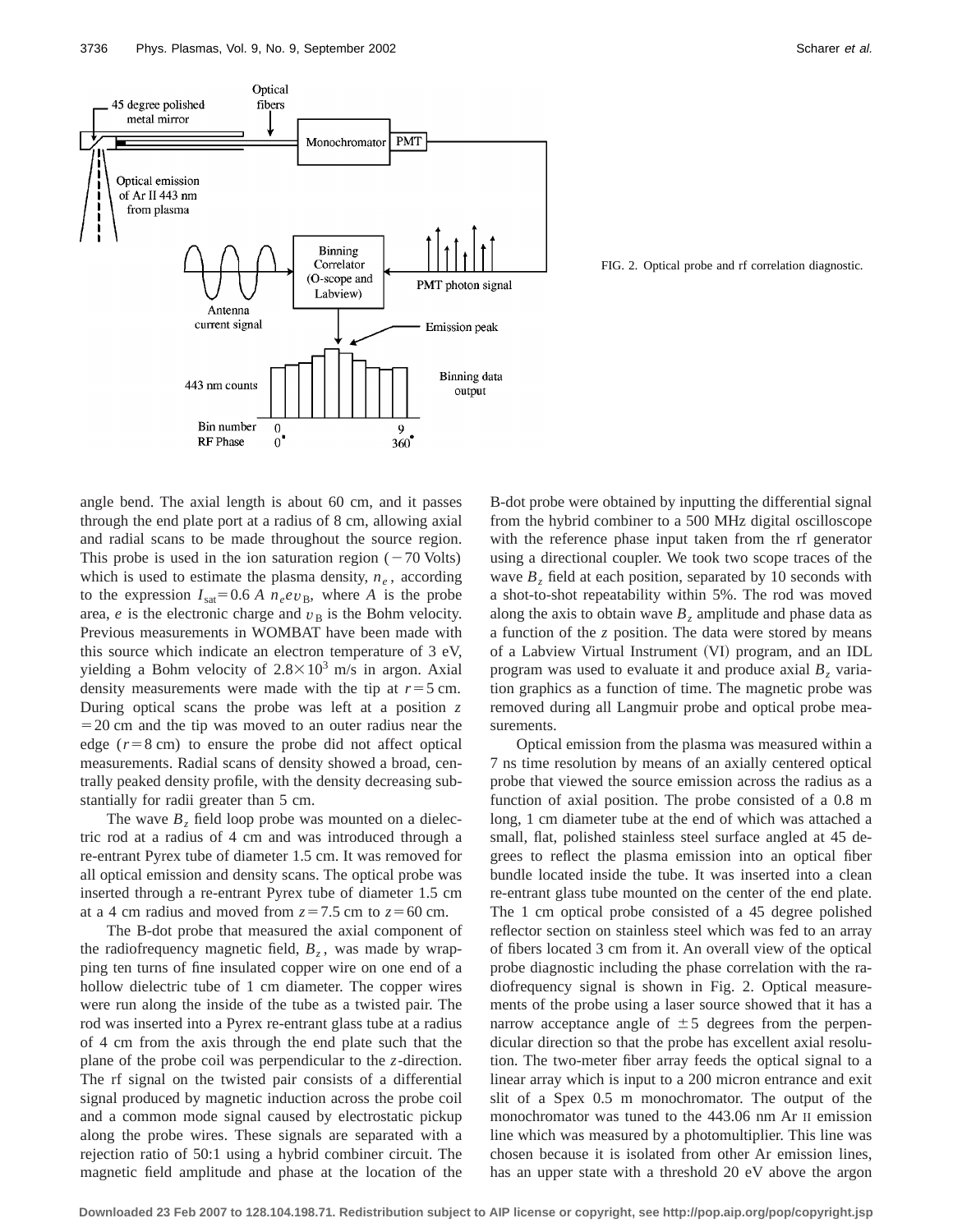ionic state and 35 eV above the neutral argon state so that its emission is representative of fast electron effects in a helicon plasma source. It also has a short lifetime of  $6.72 \text{ ns}^{18}$  so it can be correlated with the instantaneous phase of the 13.56 MHz rf signal. The lifetime of the Ar II state allows for a  $\pm 10$  percent variation in the emission peak relative to the wave period. In addition, there is a 5 ns uncertainty in the photomultiplier transit time that causes a  $\pm 7$ % uncertainty relative to the rf wave period and phase velocity. It should also be noted that a substantial additional deviation between the local wave phase velocity and emission peak can occur due to a broad distribution of Ar II upper state excitation electrons that can be created about the local wave phase velocity.

The 443 nm emission signal detected by the probe was sent to a dual channel 500 MHz Textronix digital oscilloscope capable of storing  $2 \times 10^5$  samples during a trace. We took 50 shots, separated by 10 seconds, of 1 ms duration where the density was constant, after the 1 ms initial transient with the 1 Gs/s scope to obtain emission data at each position. A rf phase reference signal was provided to the oscilloscope by a directional coupler coupled to the rf generator. A photon counting virtual instrument  $(VI)$  was developed using Labview software to correlate the time of the 443 nm emission with the rf phase. The phase at which each photon entered the photomultiplier was obtained from these two signals on the oscilloscope using a threshold detection scheme. A binning algorithm with linear interpolation between bin centers was used to create a histogram of the photon counts as a function of phase. A total of ten bins for the 443 nm emission were used, which corresponds to a time resolution rf phase resolution of about 7 ns, or 36 degrees of an rf cycle. This system was carefully checked by correctly reproducing the modulation index of a laser signal modulated at 10 MHz. The optical probe was also blanked and the rf plasma system operated at 2.6 kW of power to ensure that there was a low level of photomultiplier noise and that there was no extraneous path for pickup from the system affecting the measurement. Random photon bin counting yielding the same counts within 5% was found relative to the rf phase for this case.

## **III. EXPERIMENTAL RESULTS**

The experimental technique was to match the antenna input impedance for the 13.56 MHz rf power using a twocapacitor matching system at 3 mTorr of argon so that less than 5% of the incident power was reflected. The rf coupled power level and pulse width (4 ms) was set by the signal generator virtual interface: rf pulses were separated by a ten second period and were quite repeatable, with amplitude and phase variations from shot-to-shot at a given time and position under 5%. A typical ion saturation Langmuir probe curve for 2.3 kW net power coupled to the plasma measured at a radius of 5 cm at  $z=25$  cm is shown in Fig. 3. Note that there is a density flattop from  $1-2$  ms after the rf power turns on which was obtained by tuning the matchbox network and it is during this period that the optical probe and wave  $B_7$ magnetic field data are collected. This constant density con-



FIG. 3. Langmuir probe density trace versus time at  $z = 20$  cm,  $r = 3$  cm.

dition was created to reduce the complexity in analyzing data from the helicon source operation. The Langmuir probederived temperature corresponding to the Maxwellian background electron distribution is 3 eV for these plasmas. By moving the Langmuir probe along the *z*-direction at *r*  $=$  5 cm, we find that the density during the flattop peaks at  $1.1 \times 10^{12}$ /cm<sup>3</sup> about 12 cm from the double-half-turn coil (located at  $z = 7.5$  cm). It then decreases to a lower density of  $2 \times 10^{11}$ /cm<sup>3</sup> at  $z=40$  cm and slowly decreases at further axial positions as shown in Fig. 4. The radial density profile is fairly flat in the interior region and drops off significantly for radii above 5 cm.

Wave  $B_z$  amplitude and phase measurements were carried out with a probe inserted at  $r=4$  cm from the axis. Two magnetic loops separated by 2 cm that eliminate common mode electrostatic pickup were used to obtain the wave magnetic field values at different times during the shot. Figure 5 shows the axial variation of the  $B_z$  wave field amplitude and phase at  $t=1.67$  ms. An earlier trace obtained at  $t = t$  $=1.01$  ms is also shown to show the slow time variation of the wave amplitude and phase during the density flattop. Note that near the antenna source at  $z$  < 10 cm the wave phase has a standing wave character due to reflections from the conducting end plate at  $z=0$  and propagates with increasing phase for  $z > 10$  cm away from the source. Local wave phase velocity is obtained from the  $B_7$  phase as  $v<sub>d</sub>$  $f(f(\Delta \phi/\Delta z))^{-1} \times 2\pi$ . The wave  $B_z$  local phase velocity is minimum in the region near  $z=15$  cm and then increases slowly along the axis until  $z=40$  cm where it becomes very fast. Nearly resonant electrons with energies corresponding to this range of local phase velocities can readily excite the Ar II state from either the ground or ionized state.



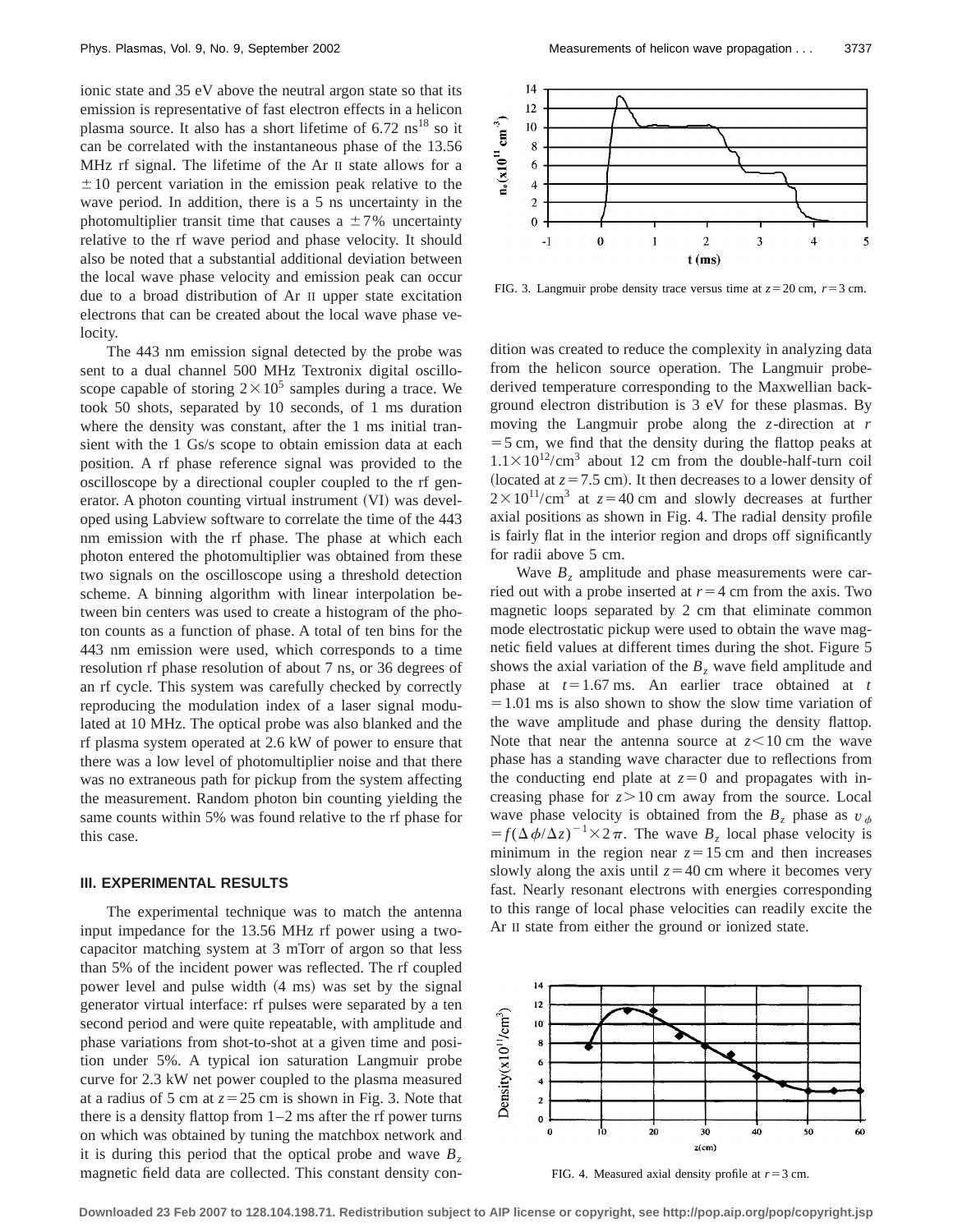

FIG. 5. Measured wave  $B<sub>z</sub>$  amplitude and phase.

Figure 6 shows the variation of the peak in the 443 nm emission relative to a reference rf phase vs probe position for three runs of data taken for the above plasma density and wave phase velocity case. The optical spontaneous emission peak data correspond to three separate experimental runs. The bins 0–0.9 correspond to 36 degree or 10% increments of the  $2\pi$  phase of the 13.56 MHz rf signal. A single emission peak is observed during a rf period, which indicates that it is caused by a traveling wave interaction. The wave accelerates some of the emission exciting electrons as it propagates axially away from the antenna. There is scatter in the peak phase since the 443 nm emission is due in part to an uncertainty in the emission lifetime of  $\pm 10\%$  and a  $\pm 7\%$ uncertainty for the photomultiplier transit time. Scatter can also arise due to the emission from a distribution of excitation electrons about the wave phase velocity as well. In addition, the local wave phase velocity is measured at *r*  $=4$  cm whereas the optical probe integrates the emission over the radius from  $r=0.75$  cm to 9 cm with a  $\pm 5$  degree beamwidth. The range of local electron resonant energies corresponding to the peak emission phase velocity corresponds to electron energies of 30–52 eV. This corresponds well to the local wave phase velocity over this range obtained from the  $B<sub>z</sub>$  probe indicating that traveling wave–



FIG. 6. Phase of the peak in modulated emission at 443 nm, measured by the optical probe for three separate runs represented by squares, diamonds, and triangles.

particle interactions play a significant role in fast electron creation for ionizing processes in the helicon source for this case.

Figure 7 shows the modulation depth  $I_{\text{mod}}(\%)=(I_{\text{max}})$  $-I_{\text{min}}/I_{\text{max}}$  of the 443 nm Ar II line during the 73.7 ns rf period collected by the optical probe as a function of the probe position. The modulation depth increases monotonically from 8% to 38% as one moves away from the antenna located at  $z=7.5$  cm. This indicates that an increasing fraction of the Ar II excitation occurs from wave-phase correlated excitations compared to the random background emission further from the antenna.

# **IV. HELICON WAVE, Ar II EMISSION AND WAVE IONIZATION ANALYSIS AND MODELING**

# **A. Analysis of the wave magnetic field phase velocity and correlation with optical emission**

We first analyze the measured wave magnetic field  $(B<sub>z</sub>)$ local phase velocity and compare it to the observed velocity of the peak Ar II emission. The wave phase and amplitude for the 2.3 kW coupled power is shown in Fig. 5. An analysis of the local wave phase velocity and resonant electron energy,  $E = mv_{\phi}^2/2$ , was carried out for this case at  $t = 1.67$  ms from the start of the pulse where the density is constant as shown in Fig. 8. The average  $B<sub>z</sub>$  wave phase velocity for the traveling wave portion of the curve is  $3.2 \times 10^6$  m/s corresponding to an average resonant electron energy of 29 eV over the range from  $z=12-30$  cm. The corresponding local differential resonant electron energies indicated by crosses over the same range are from 18–46 eV. The stars indicate the local wave phase and the smooth curve connecting the crosses serves as a guide to the eye for these data. It should also be noted that electrons interacting with the wave would have a distribution of velocities about the wave phase velocity. The electron resonant energies in this range are quite sufficient to excite the upper state for the 443 nm emission either from the ionic ground state or from the neutral state. The wave continues as a traveling wave until about  $z = 35$  cm where it changes to a standing wave character. This can be due to the substantial axial density gradient in this region as well as a decrease by 10% in the static magnetic field over this range.

The 443 nm Ar II emission is modulated at the fundamental rf frequency which indicates a wave–electron interaction. The 443 nm optical emission peak moves with a resonant electron phase velocity,  $v_{\phi 443} = \omega (\Delta \phi / \Delta z)^{-1}$ , which is obtained from Fig. 6 in the range of  $z=10-40$  cm. The peak in the 443 nm emission travels at an average velocity range of  $3.3-4.5\times10^{6}$  m/s for three separate runs in which 2.3 kW of wave power was coupled to the plasma. This range of energies corresponds to resonant electron energies of *E*  $=$  30–52 eV. In order to cause modulated emission at the fundamental rf that persists (or even increases) downstream from the antenna, electrons from only one side of the distribution function must be accelerated by the wave to energies above the excitation threshold of the observed transition. This is sufficient energy to excite the upper Ar II state either by a two-step process or directly from the Ar neutral atom.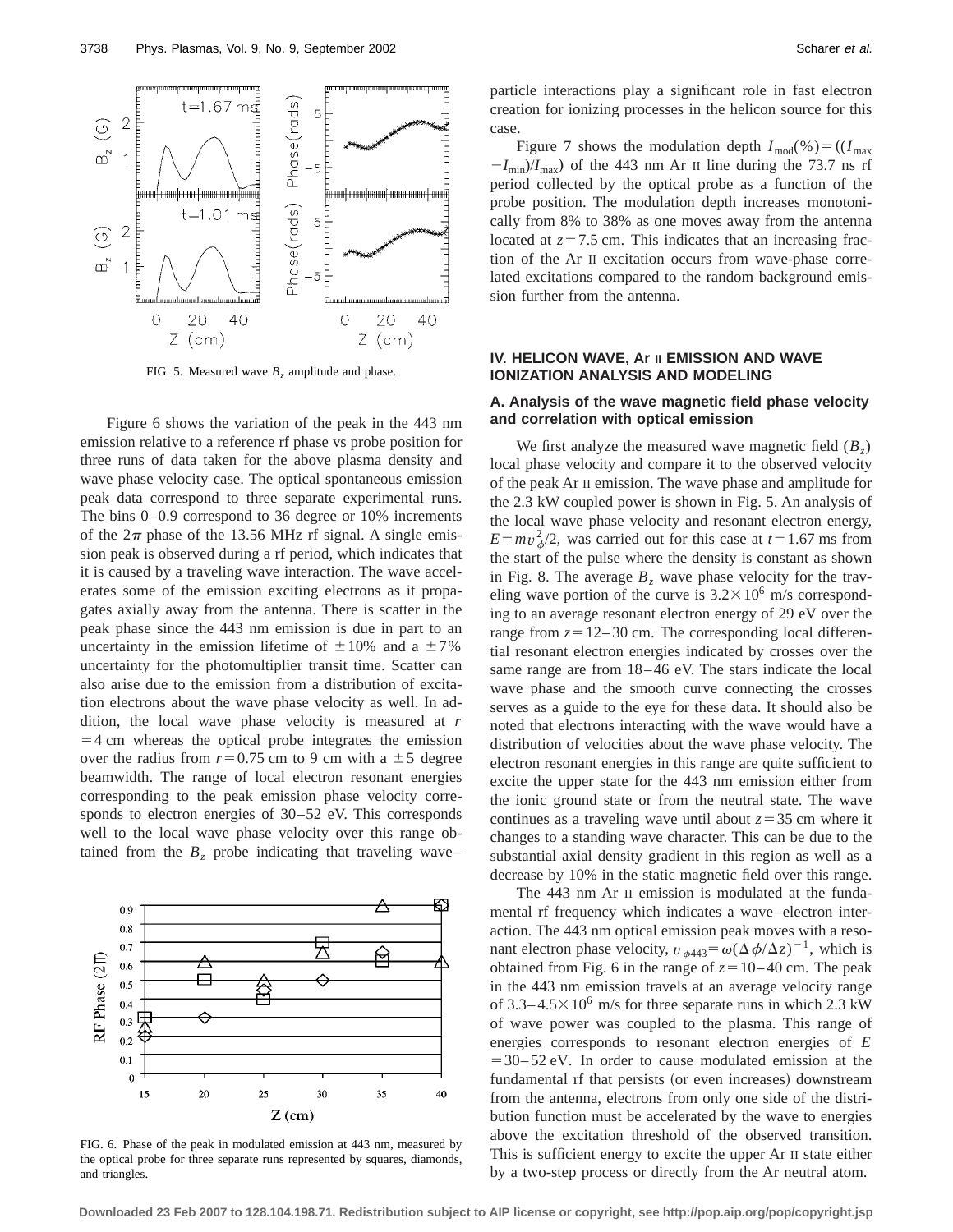

FIG. 7. Optical signal modulation index represented by diamonds as a function of axial position. The squares represent peak 443 nm emission counts.

It is interesting to note that the modulation of the emission at the rf period increases from 8–38% as one moves away from the antenna to  $z = 50$  cm. Significant contributions from fast electrons which travel at energies and velocities comparable to the helicon wave can directly excite the upper state of the 443 nm emission well away from the antenna.

# **B. ANTENAII modeling of the helicon mode**

We used a model of the helicon wave coupling and wave propagation realized by the AntenaII $19$  code. This is a linear wave code that allows a radial variation in plasma density and includes the full spectrum of the antenna and plasma conditions. It also incorporates collisional and Landau damping processes to compare with the experimental observations. The strong damping of the helicon wave observed experimentally can be modeled by an enhanced effective collision frequency. The code satisfies the experimental radial and axial conducting boundary conditions for the conducting end plate and the current jump condition corresponding to the double-half-turn coil. We model the antenna and plasma conditions to determine the axial wave magnetic field intensity and phase and compare it to that which is measured. The code also determines the self-consistent wave axial electric field,  $E_z$ , which is very difficult to measure but can be



FIG. 8. Wave  $B_z$  magnitude and phase velocity resonant electron energy. The stars represent the measured wave phase and the crosses the corresponding local resonant electron energy.

used in ionization modeling that incorporates nonlinear wave and trapped electron effects. Figure 9 illustrates the results for the case where the on-axis plasma density is set to 0.8  $\times 10^{12}/\text{cm}^3$  with a parabolic squared radial variation which models the axial average plasma properties over the 50 cm axial extent. A static magnetic field of 80 G and a 3 eV Maxwellian electron temperature with a total effective electron collision rate of  $1\times10^{7}/s$  is used to model the experimental conditions which is somewhat above the 3 eV Maxwellian electron collision frequency of  $5 \times 10^6$ /s. This is done to model the enhanced damping of the helicon wave, which can be due to nonlinear processes. Note that the resulting modeled wave magnetic field shown in Fig.  $9(a)$  is quite comparable to that measured by the  $B_z$  probe in Fig. 5. The peak wave magnetic field amplitudes are very close to those measured in the experiment and the axial wavelength of 25 cm is also quite comparable. The corresponding axial electric field,  $E_z$ , for a radius of 6.3 cm which simulates the average position in the radial sector that the axially centered optical probe samples for Ar II emission measurements is also shown in Fig.  $9(b)$ . This wave field is used in a model to carry out a calculation of the change in the electron distribu-



FIG. 9. Antenall modeling of measured  $B_z$ [mod(*g*)] (a) at  $r=4$  cm and corresponding wave  $E_z$  [mod( $v/cm$ )] (b) at  $r=6.3$  cm. The solid line represents amplitude and the dashed line represents phase.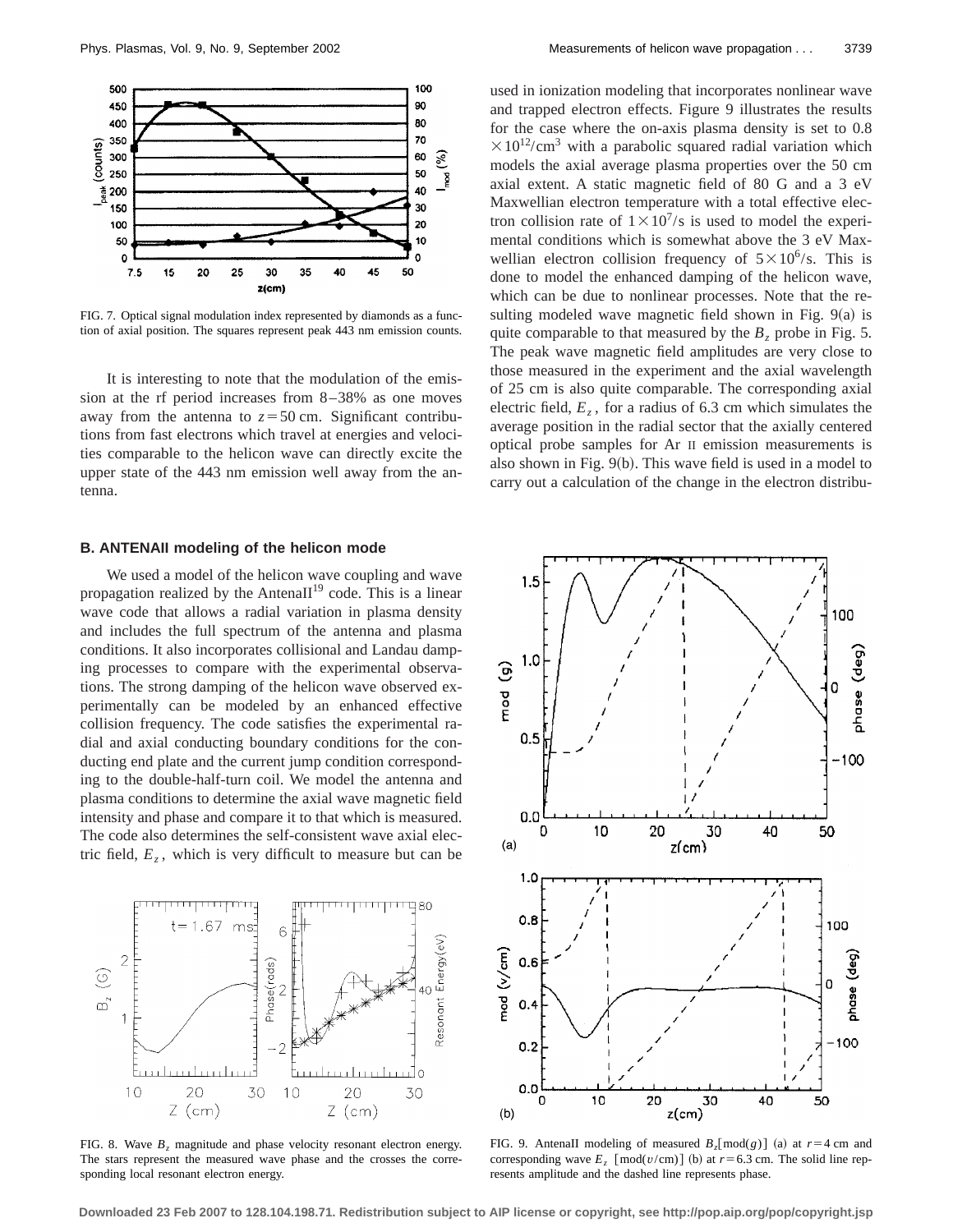tion function from a Maxwellian and the associated enhanced ionization for the experimental conditions.

## **C. Modeling of wave ionization of argon**

We now consider a one-dimensional model of the helicon wave ionization of the argon gas. The model utilizes the measured  $B<sub>z</sub>$  wave fields in the plasma that are well modeled by the AntenaII code $3,19$  to predict the corresponding axial electric field,  $E<sub>z</sub>$ , that accelerates electrons in a background 3 eV plasma. The code models the ionization rate of argon arising from an electron distribution function that is perturbed by an electrostatic wave component  $(E_z)$  of the helicon wave. Since an electron energy threshold of 15.6 eV is required to ionize argon, this model is sensitive to fast electron effects in the plasma and can illustrate enhanced ionization due to wave excited non-Maxwellian electrons when compared to a Maxwellian distribution. Previous theoretical work by Borg *et al.*<sup>4</sup> has carried out linear wave modeling for this process and demonstrated that under the appropriate conditions, substantial power flow from the antenna near zone wave fields results in a strong modification of the electron distribution which is evaluated to second order. Degeling<sup>5,20</sup> has generalized this result to include wave trapping and nonlinear wave–particle interactions and included a relaxational collision term which we use here. This model also evaluates the electron distribution function at different positions and times which is valuable in determining the non-Maxwellian character of the electrons in the presence of the wave.

The model operates by solving the collisionless equation of motion for individual electron trajectories, given by

$$
m\frac{dv_z}{dt} = -eE_z(z,t),
$$

as an initial value problem. $5,20$  This is done by integrating backwards in time from the final velocities at a given position  $z_f$  and time  $t_f$  to obtain the initial velocities  $v_I$  at z  $=0$ , and the time  $t_i$  at which the electrons departed from  $\zeta$ = 0. The background electron distribution at  $z=0, f_0(v_i)$ , is taken to be a time independent Maxwellian with a 3 eV temperature. In the collisionless limit, these values of  $f(v)$ only need to be mapped along the trajectories to give the distribution function at  $z = z_f$ . A finite collision frequency  $\nu$ is modeled by considering that the probability of an electron being scattered onto a collisionless trajectory in the time interval *dt* and suffering no further collisions until it arrives at  $z_f$  after a time interval  $\Delta t$  is given by  $\exp(-\nu \Delta t) \nu dt$ . Electrons scattering onto the trajectories by collisions are considered in this model to have a Maxwellian distribution, so the distribution function at  $(z_f, t_f)$  is given by

$$
f(v_f, z_f, t_f) = \int_{-\infty}^{t_f} f_0(v(t), z(t), t) \exp(-v(t_f - t)) v dt.
$$

Reif<sup>21</sup> has shown that this formulation is equivalent to the relaxation time approximation to the Boltzmann equation in which the collision term is given by  $\nu(f_0-f)$ . The same



FIG. 10. Instantaneous ionization rate model for electric fields determined by the AntenaII code in Fig.  $9(b)$ . The instantaneous rate curves each correspond to a quarter rf period later in time. The dotted line corresponds to the ionization rate from a 3 eV Maxwellian distribution.

effective collision frequency of  $\nu=10^7 \text{ s}^{-1}$  that was used by AntenaII to obtain the helicon wave field solutions is used in this model.

The ionization rate, *I*, is evaluated at a position and time and is given by

$$
I = \int_0^\infty v_z f(v_z) \sigma(v_z) dv_z.
$$

The argon ionization cross section  $\sigma(v_7)$  and its coding used in our model for argon is taken from the work of Smith. $^{22}$ 

Figure 10 illustrates the instantaneous ionization rate resulting from the modeled distribution function at four equally separated phases during a rf cycle, for our experimental conditions at  $r=6.3$  cm. This radius corresponds to the average radial position the optical probe is sampling. The ionization rate resulting from a 3 eV Maxwellian distribution (which corresponds to the measured bulk electron temperature under similar conditions in WOMBAT) is indicated in the plot by a dashed line. The axial electric field component used for this calculation was obtained as a self-consistent field from a model of the experimental conditions from the AntenaII code as shown in Fig.  $9(b)$ . As mentioned earlier, these data were generated from a model of the plasma experimental conditions, for which good agreement was found between the modeled and measured wave  $B<sub>z</sub>$  fields. Figure 10 shows that substantial enhancement of the ionization rate compared to a 3 eV Maxwellian occurs. The ionization rate is modulated, and is shown to propagate along the source at a velocity of  $4\times10^6$  m/s, which corresponds to the wave phase velocity obtained from Fig. 9(a) for  $z > 10$  cm. A fast rise in the ionization rate envelope occurs which maximizes at  $z=20$  cm, where the plasma density peaks, and is sustained downstream from the antenna position. This indicates a wave acceleration mechanism rather than local ionization occurring directly under the antenna. According to this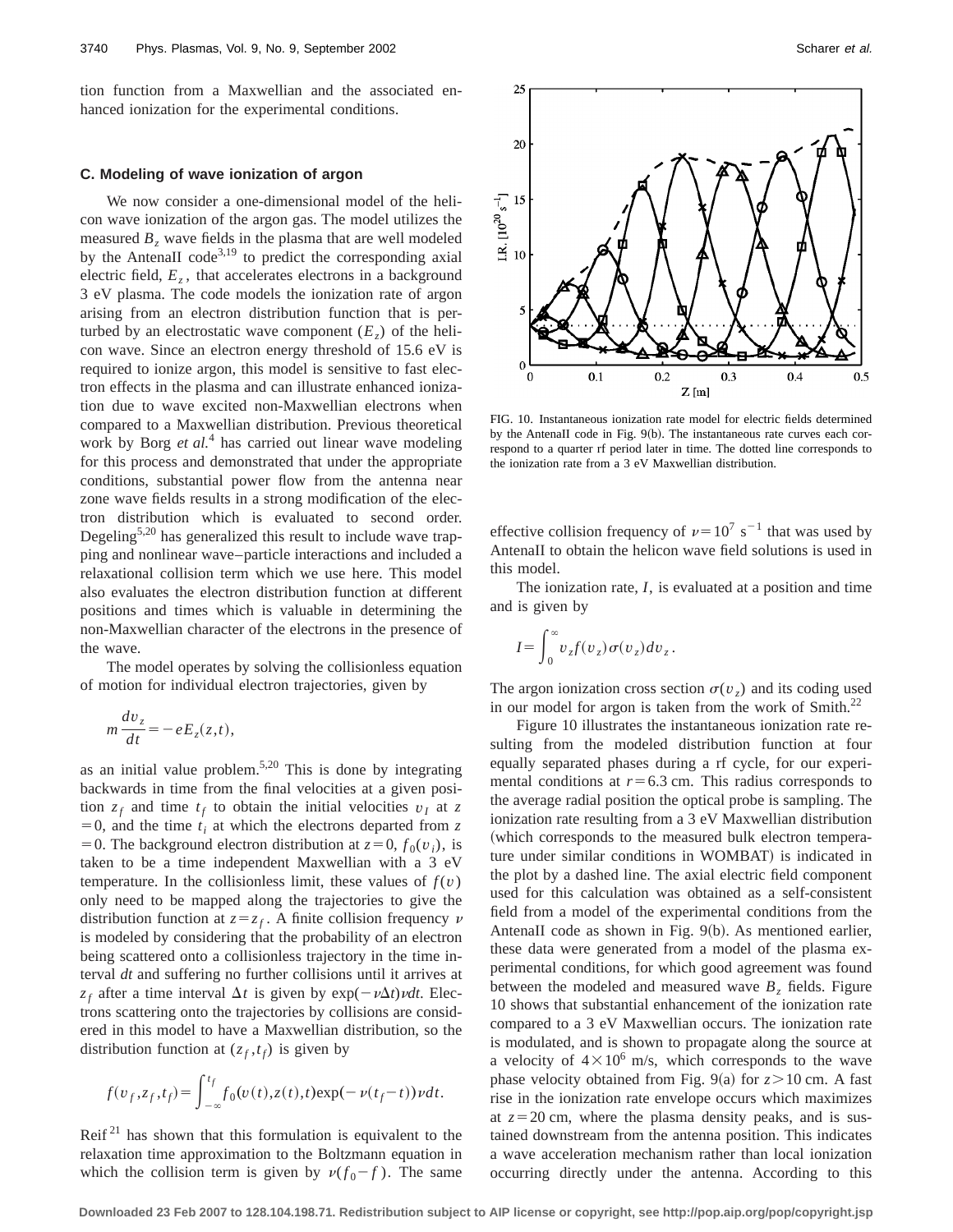

FIG. 11. Peak (squares), minimum (triangles), and time-averaged (solid line), wave-excited electron distribution function at  $z = 34$  cm. The dashed line corresponds to a 3 eV Maxwellian distribution.

model, this results in a substantial increase in the local timeaveraged ionization above that of a Maxwellian for *z*  $>15$  cm.

Figure 11 illustrates the envelope maximum and minimum, as well as the time-average electron distribution functions at  $z=34$  cm. Figure 12 shows the instantaneous distribution function at the same position, at four equally separated phases during a rf cycle. These figures clearly show that the perturbation to the distribution function features an increase in the population of electrons with energies above the ionization energy of 15.6 eV that persists after time averaging.

This substantially modified distribution function at high energies will clearly affect the excitation rate of the Ar 443 nm emission in a similar fashion to the modeled ionization rate, either from direct or multi-step excitation processes. That is, the bursts in ionization found in this model that propagate downstream from the antenna at speeds comparable to the phase velocity will be accompanied by bursts in emission from the same distribution function. This supports the correlation between the propagation of the peak in the modulated Ar 443 nm emission and the local wave  $B<sub>z</sub>$  phase velocity observed in the experiment.

# **V. SUMMARY**

The mechanisms for helicon plasma source ionization and operation are quite sensitive to the density, magnetic field, pressure, antenna configuration and impedance matching. We have carried out wave magnetic field, optical and Langmuir probe measurements to examine fast and thermal electron contributions to plasma ionization on the WOMBAT facility. Spatio-temporal measurements of the 443 nm peak emission show that it is modulated at the source frequency.



FIG. 12. Time dependence of wave-excited electron distribution function at  $z=34$  cm. Each line connecting squares, crosses, triangles, or circles represents the distribution function a quarter of an rf cycle later which is 18.4 ns for the 13.56 MHz source.

The peak density is observed to occur about 13 cm from the antenna, indicating that acceleration of the electrons from the antenna location in the direction of the helicon wave phase velocity occurs to maximize the argon ionization. For our plasma conditions, the peak Ar II emission phase propagates along the plasma at a speed comparable to the local helicon wave phase velocity. A significant variation between the local wave phase velocity and peak emission phase velocity is expected since there is an uncertainty due to the emission lifetime, photo-multiplier transit time and the distribution of excitation electrons about the wave phase velocity predicted by the ionization model.

The local phase velocity as measured by a magnetic radiofrequency probe corresponds to resonant electron energies of 18–46 eV in the region from 12–30 cm from the dual half-turn antenna. Wave resonant or accelerated electrons with these energies can readily excite the upper state of the Ar II 443 nm line from either the neutral or ionic ground state. The background emission level is due to the Maxwellian background contribution to the total emission, due to wave phase incoherent Maxwellian tail or multi-step excitation processes.

Computer simulations of the wave–plasma interaction for the axial component of the wave electric field corresponding to the measured wave axial magnetic field phase were carried out. They show that enhanced ionization and modulation at the wave frequency compared to a 3 eV Maxwellian occurs due to the wave field interaction with the electrons with a local maximum ionization rate close to where the measured density peaks at 13 cm downstream from the antenna. An increase in the distribution function for electrons in the energy range  $(20-45 \text{ eV})$  comparable to the wave phase resonant velocities and energies corresponding